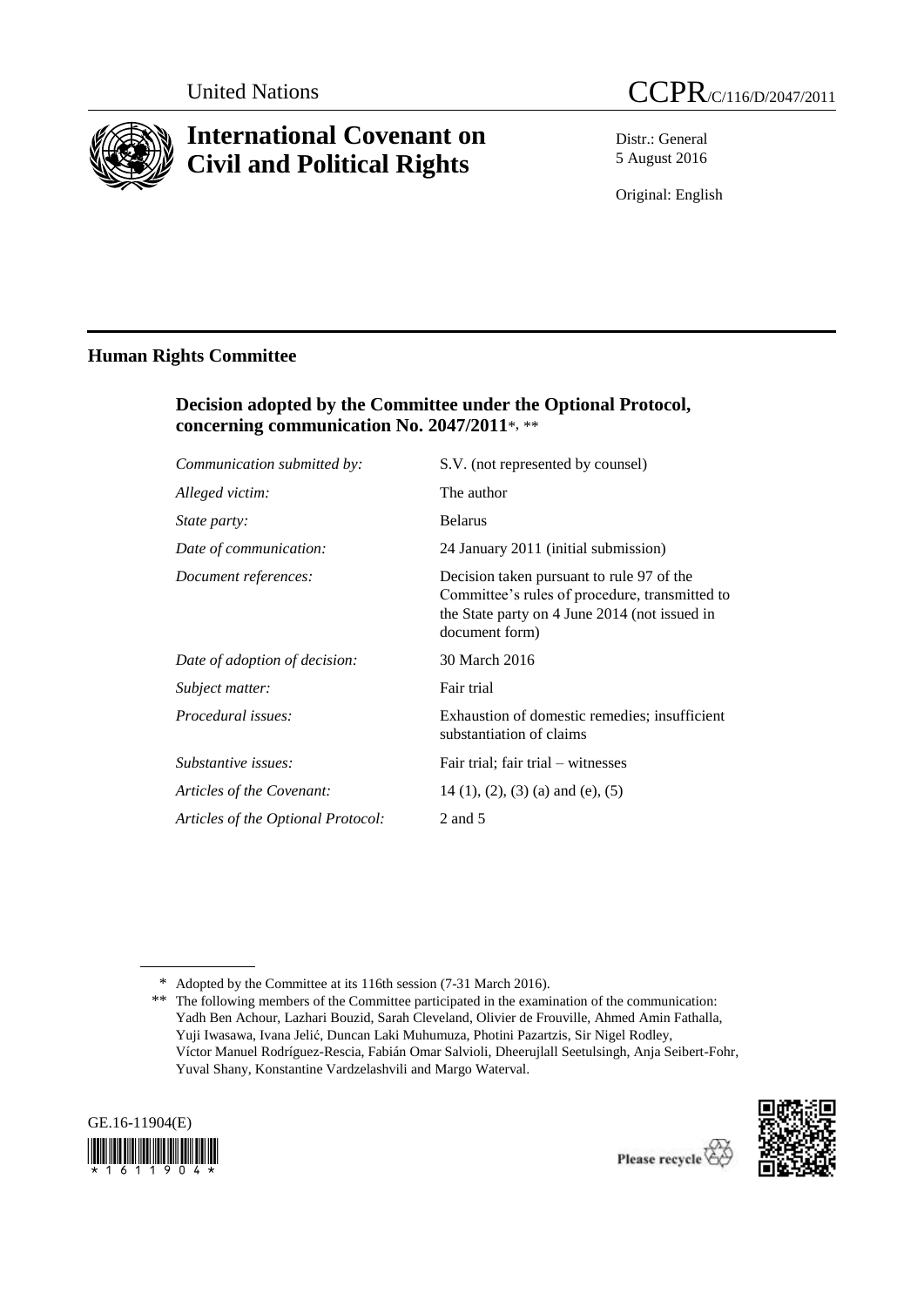1.1 The author of the communication is S.V., a national of Belarus born in 1968. He claims to be a victim of a violation by Belarus of his rights under articles 14 (1), (2), (3) (a), (3) (e) and (5) of the Covenant. The Optional Protocol entered into force for the State party on 30 December 1992. The author is not represented by counsel.

1.2 On 19 April 2012, the Committee, acting through its Special Rapporteur on new communications and interim measures, decided to examine the admissibility of the communication together with its merits.

#### **The facts as submitted by the author**

2.1 On 23 May 2006, the author, a senior investigator at the Department of Internal Affairs under the Brest Regional Executive Committee, was denounced by one K.V. as having taken a bribe consisting of two mobile telephones and a laptop computer. On 8 May 2007, the Kobrin District court of the Brest Region found the author guilty under articles 430 (3) (reception of a bribe), 424 (3) (abuse of power or official position) and 427 (1) (forgery) of the Belarus Criminal Code. On 23 July 2007, the author filed an appeal to the Brest regional court, which was rejected on 31 July 2007. On 17 November 2010, the author appealed under the supervisory review procedure to the Supreme Court, but his appeal was rejected on an unspecified date. In his appeals, the author raised, inter alia, complaints about the failure of the first instance court to inform him of the charges against him under article 424 (3) of the Criminal Code, to verify the claims of the witnesses testifying against him about the pressure exerted on them by the investigators at the pretrial stage, and the failure of the district court to summon a witness requested by the defence. The author claims also that the appeal court upheld the decision of the first instance court without addressing his claims in substance.

2.2 The author claims that K.V. and one L.S. denounced him and testified against him under pressure from the investigators while they were being held in pretrial detention. He submits that procedural rules were breached during the investigation, given that an investigator who was officially on leave processed the testimony from L.S. The author submits that such breaches regarding key witnesses render the district court's judgment unlawful. He also claims that during the hearing at the first instance court he requested that a witness, one S.O., be summoned, but the district court refused to do so and did not reflect the request in the trial record. According to the author, S.O., whom the author questioned on the same date as he questioned K.V., could testify that K.V. did not have a laptop with him on the day concerned. Her testimony could have proven the author's innocence or otherwise affected the decision of the court. The author claims that the date on which S.O. was questioned was stated incorrectly in the documents presented to the court. He submits that the charges against him under article 424 (3) of the Criminal Code, concerning abuse of an official position — specifically, omitting and misrepresenting information in the testimonies of witnesses (Ch.T. and P.T.) — were unilaterally modified by the district court during the hearing and that he learned about the new charges only upon receiving the final verdict of the court.

#### **The complaint**

3.1 The author alleges that his rights under article 14 (1) and (2) of the Covenant were violated, because the first instance court failed to verify his claims about the pressure exerted on the witnesses who testified against him and whose testimonies were used as a basis for his conviction.

3.2 The author claims that his rights under article 14 (3) (e) of the Covenant were violated, because the first instance court failed to summon a witness as requested by the defence.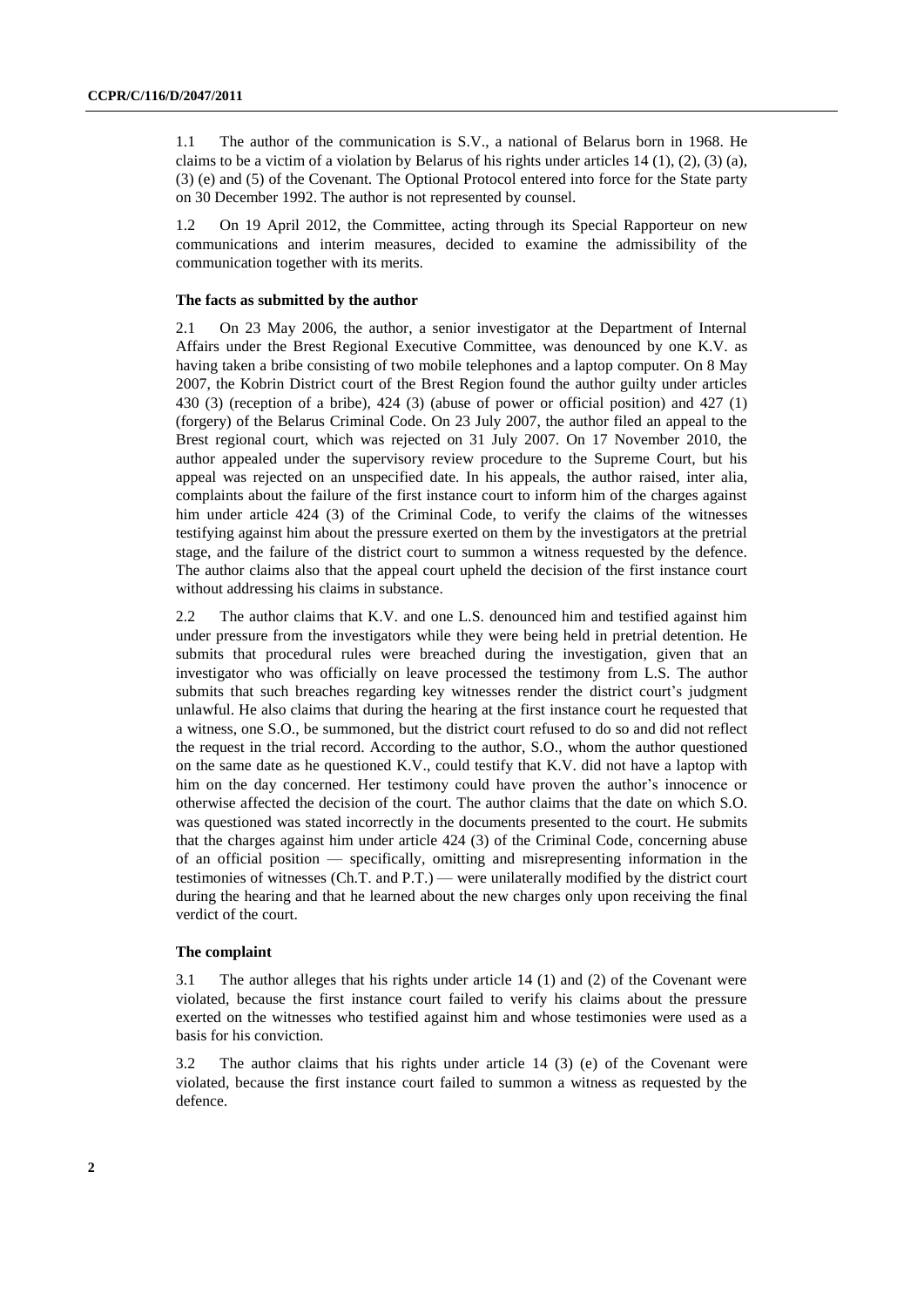3.3 The author submits that his rights under article 14 (3) (a) and (e) of the Covenant were violated because he was not informed of the charges against him under article 424 (3) of the Criminal Code before the trial, the materials relevant to that part of sentence were not examined at the court hearing and the respective witnesses were not questioned in that connection.

3.4 The author claims that article 14 (5) of the Covenant was violated because the courts did not address his claims in substance when examining his cassation or supervisory review appeals.

## **State party's observations**

4. In a note verbale dated 14 February 2012, the State party submitted that the author's submission had been registered in violation of article 2 of the Optional Protocol, since the author had failed to submit a request for supervisory review to the Prosecutor General's office and, thus, had failed to exhaust available domestic remedies. The State party noted that in such circumstances there were no legal grounds for it to consider the communication, on admissibility or on the merits.

## **Author's comments on the State party's observations**

5. In a communication dated 19 March 2012, the author submits that his communication complies with the registration criteria, since he filed an appeal for supervisory review with the Prosecutor General's office on 1 September 2009, which was recorded in the prison correspondence registration book on 1 September 2009. He further states that his appeal was transmitted by the Prosecutor General's office to the Supreme Court, without his being informed. He learned of the transmittal of his appeal when he received a rejection letter from the Supreme Court dated 9 October 2009.

# **Issues and proceedings before the Committee**

## *Consideration of admissibility*

6.1 Before considering any claim contained in a communication, the Committee must decide, in accordance with rule 93 of its rules of procedure, whether the communication is admissible under the Optional Protocol.

6.2 The Committee has ascertained, as required under article 5 (2) (a) of the Optional Protocol, that the same matter is not being examined under another procedure of international investigation or settlement.

6.3 The Committee notes the State party's assertion that there are no legal grounds for the consideration of the author's communication, insofar as it is registered in violation of the provisions of the Optional Protocol due to the fact that the author has failed to request the prosecutor's office to initiate a supervisory review of the domestic courts' decisions. The Committee recalls its jurisprudence, according to which a petition for supervisory review to a prosecutor's office to initiate supervisory review against a judgment having the force of res judicata does not constitute a remedy that has to be exhausted for the purposes of article 5 (2) (b), of the Optional Protocol.<sup>1</sup> Accordingly, it considers that it is not precluded by article 5 (2) (b) of the Optional Protocol from examining the communication.

<sup>1</sup> See communications No. 1873/2009, *Alekseev v. Russian Federation*, Views adopted on 25 October 2013, para. 8.4; and No. 1929/2010, *Lozenko v. Belarus*, Views adopted on 24 October 2014, para. 6.3.